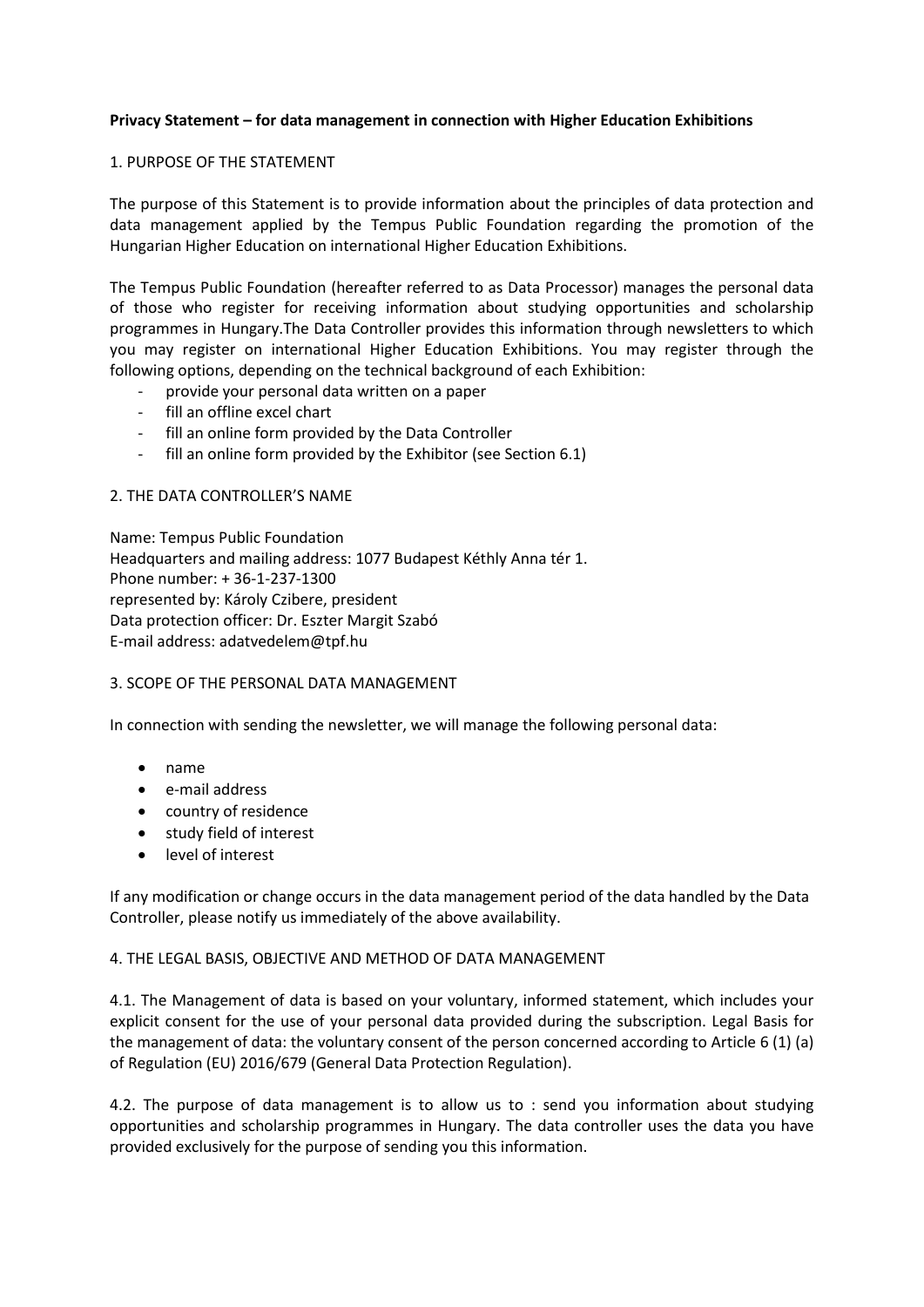4.3. The data controller may not use or use the provided personal data for purposes other than those set out in these points. Disclosure of personal data to a third party - unless otherwise provided by law - is only possible with your prior express consent.

4.5. The data controller does not verify the personal information you provide. The authenticity of the data given is your sole responsibility. When submitting your e-mail address, you also assume liability for being the sole user of the e-mail address provided. With respect to this liability, any entry from an e-mail address will be attributed solely to you to as the person who registered the e-mail address.

# 5. THE DURATION OF THE DATA MANAGEMENT

Personal data will be processed until you unsubscribe as specified in point 8.

# 6. SCOPE OF PERSONS WITH ACCESS TO THE DATA, DATA TRANSFER AND DATA PROCESSING

6.1. It is primarily the Data Controller and its internal staff who are entitled to have access to the data because it is part of their job to manage such data. Besides the authorized employees, the following parties may have access to your data:

- Hungarian Higher Education Institutions, Embassies and foreign representations of Hungary: in case the participant on an Exhibition is a Higher Education Instituion or an Embassy or foreign representation, on behalf of the Data Controller, it has the right to collect your relevant personal data, solely as described in this Privacy Policy.
- Exhibitor: in some cases, the realization of data process is the task of the Host of the Exhibition. In this case, it is the responsibility of the Host to give you detailed information about the data process.

## 7. THE RIGHTS AND RECOURSE TO LAW AVAILABLE TO THE PERSONS CONCERNED

7.1. You are entitled at any time to request information about your personal data managed by the Data Controller and may modify such data at any time by sending an e-mail request addressed to the contact details provided in Point 7.3.

7.2. At your request, the Data Controller must provide you with information regarding your personal data it manages, the data processed by the data processor entrusted by it, the source of such data, the purpose, legal basis and duration of the data management, the data processor's name, address and activities in connection with the handling of the data, the circumstances and effects of the data protection incident, the measures taken to remedy the incident, and – in the case of transmission of the personal data – the legal basis and the recipient of the data transfer. The service provider must provide the requested information in writing within 30 days of the submission of the request.

The Data Controller - through its data protection officer - keeps a record to supervise and keep you informed of any measures taken in connection with the data protection incident including the scope of personal data concerned, the scope and number of persons affected by the data protection incident, the date, circumstances and effects of the data protection incident and the measures implemented in order to remedy the incident, as well as any other data specified in the laws governing the management of data.

7.3. You can exercise your rights via the following contact details:

E-mail address: adatvedelem@tpf.hu